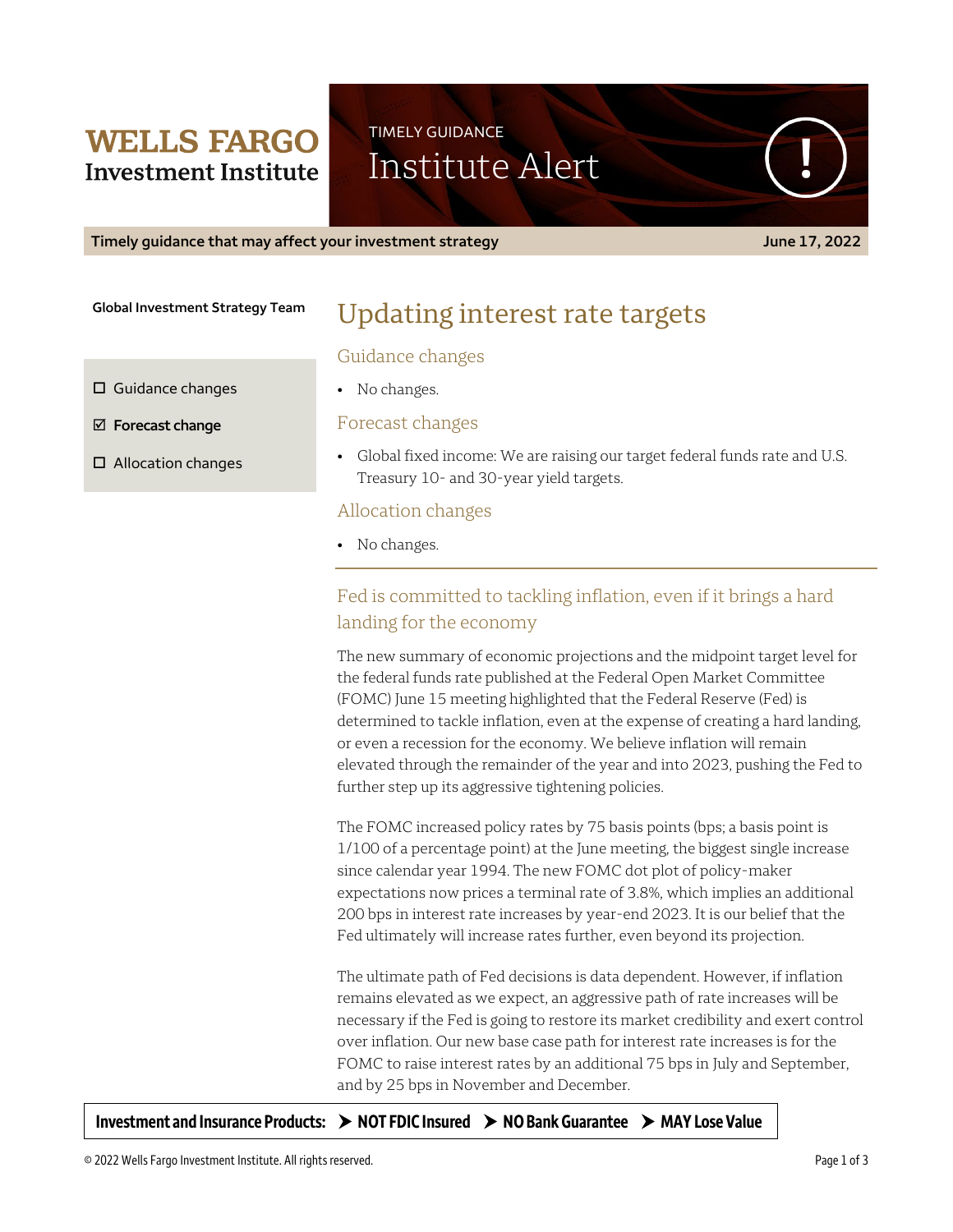Therefore, we are increasing our year-end 2022 federal funds target rate by 100 basis points from our current forecast. Our new year-end 2022 federal funds target rate range is 3.50% – 3.75%. We also expect two additional 25-bps interest rate hikes early next year, increasing our year-end 2023 federal funds target rate to 4.00% – 4.25%.

| <b>Fixed income</b>         | New 2023 year-end<br>target | Previous 2023 year-<br>end target | New 2022 year-end<br>target | Previous 2022 year-<br>end target |
|-----------------------------|-----------------------------|-----------------------------------|-----------------------------|-----------------------------------|
| 10-year U.S. Treasury yield | 2.75%-3.25%                 | 2.50%-3.00%                       | 3.25%-3.75%                 | 3.00%-3.50%                       |
| 30-year U.S. Treasury yield | 2.75%-3.25%                 | 2.50%-3.00%                       | 3.25%-3.75%                 | 3.00%-3.50%                       |
| Fed funds rate              | 4.00%-4.25%                 | 3.25%-3.50%                       | 3.50%-3.75%                 | 2.50%-2.75%                       |

### **Table 1. WFII 2022 and 2023 year-end interest rate targets**

Source: Wells Fargo Investment Institute, June 17, 2022.

Targets are based on certain assumptions and on views of market and economic conditions, which are subject to change.

### Higher yields across the yield curve, even as we expect an economic slowdown

We believe U.S Treasury yields will continue to climb as the threat from inflation remains elevated. In our opinion, however, the most damaging fixed-income price movements in intermediate- and longer-term bonds are likely in the rearview mirror. We expect the yield curve to shift higher only gradually toward our targets by year-end. Consequently, we are adjusting our 2022 and 2023 10-year and 30-year U.S. Treasury yield target ranges higher by 25 basis points each.